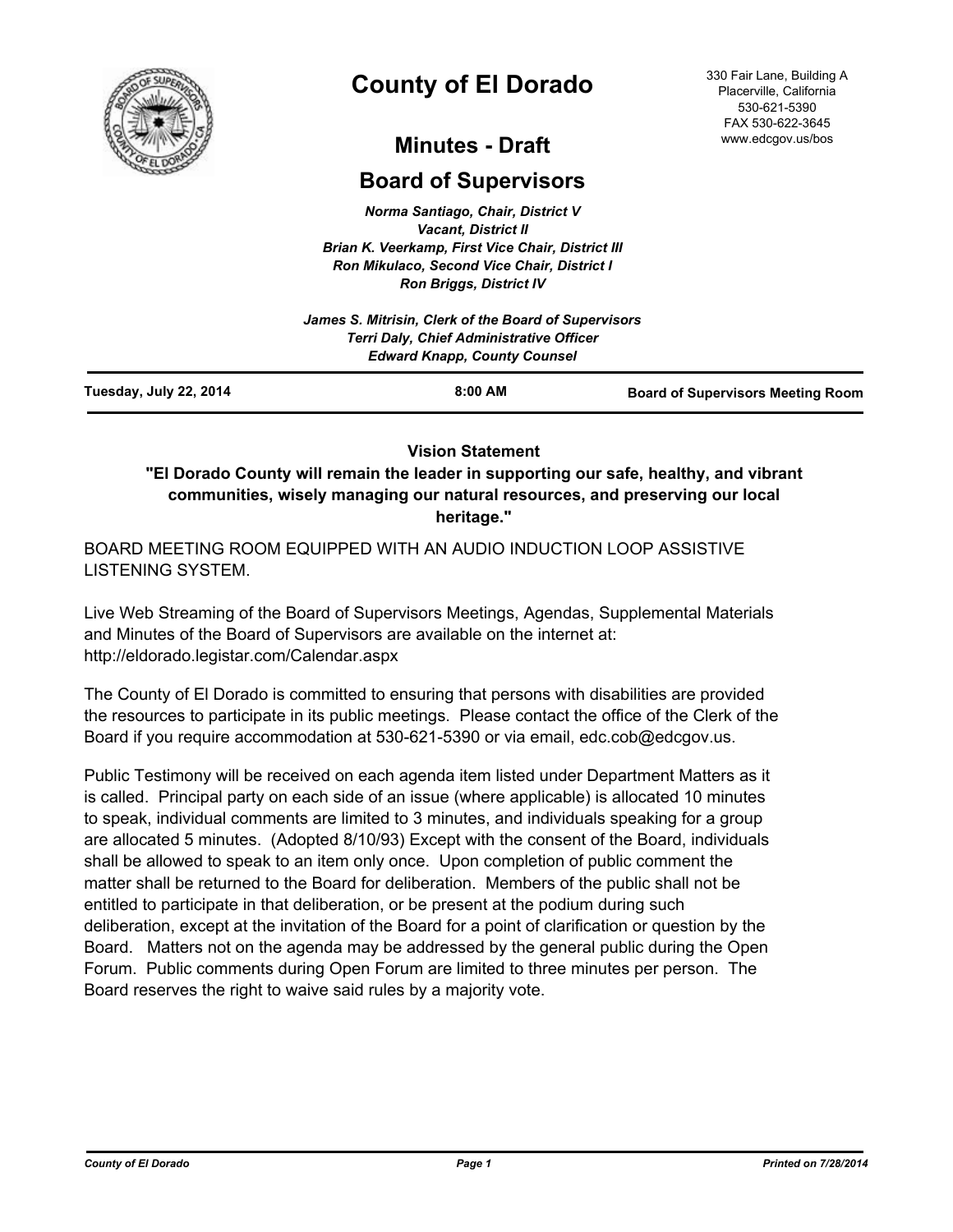#### **Board of Supervisors Minutes - Draft July 22, 2014**

Materials related to an item on this Agenda submitted to the Board of Supervisors after distribution of the agenda packet are available for inspection during normal business hours in the public viewing packet located in the foyer of Building A, 330 Fair Lane, Placerville or in the Board Clerk's Office located at the same address. Such documents are also available on the Board of Supervisors' Meeting Agenda webpage subject to staff's ability to post the documents before the meeting.

The Board of Supervisors is concerned that written information submitted to the Board the day of the Board meeting may not receive the attention it deserves The Board Clerk cannot guarantee that any FAX, email, or mail received the day of the meeting will be delivered to the Board prior to action on the subject matter.

The Board meets simultaneously as the Board of Supervisors and the Board of Directors of the Air Quality Management District, In-Home Supportive Services, Public Housing Authority, Redevelopment Agency and other Special Districts.

For Purposes of the Brown Act § 54954.2 (a), the numbered items on this Agenda give a brief description of each item of business to be transacted or discussed. Recommendations of the staff, as shown, do not prevent the Board from taking other action.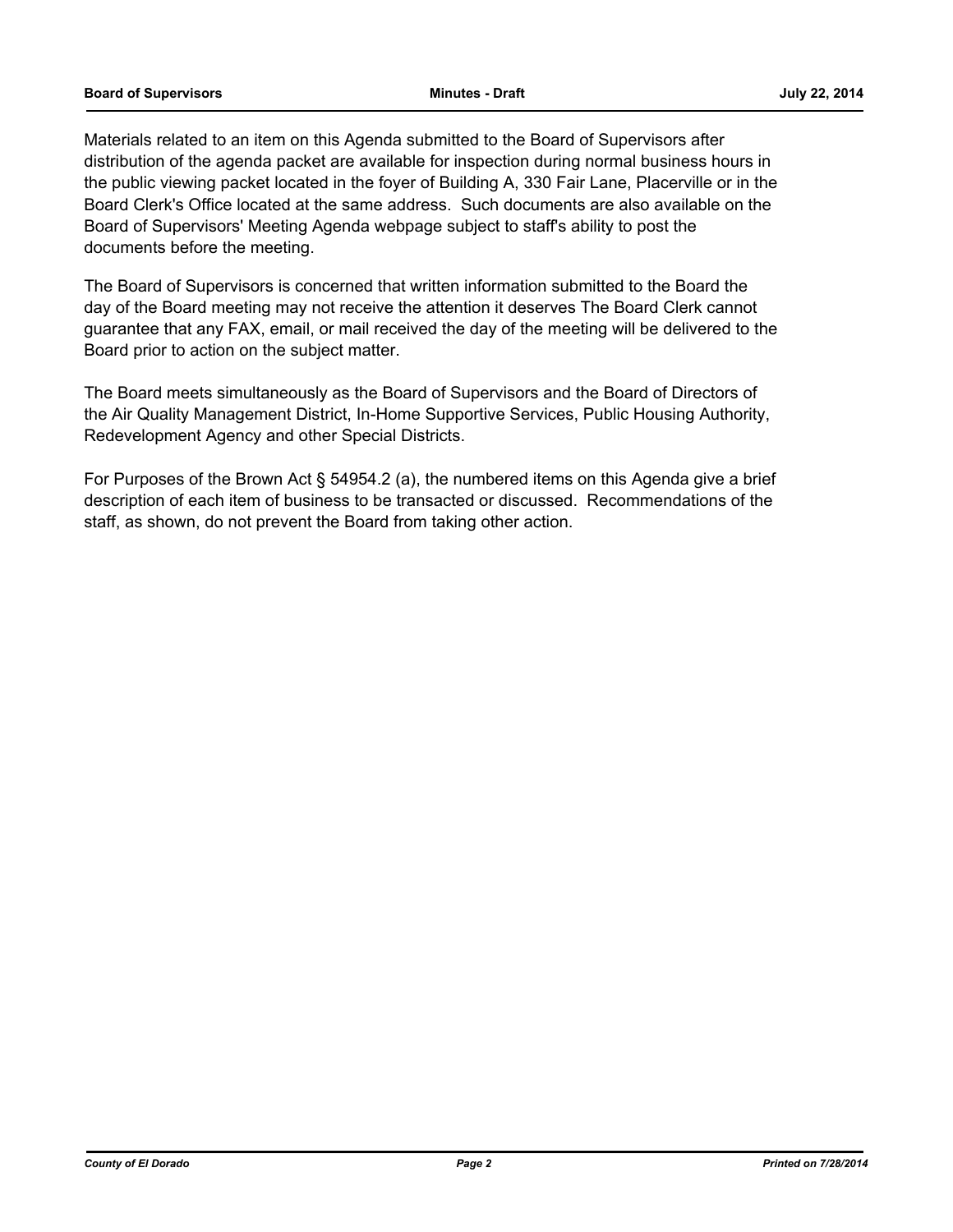## **8:00 A.M. - CALLED TO ORDER AND RECESSED TO CLOSED SESSIONS**

Supervisor Briggs, Supervisor Santiago, Supervisor Mikulaco and Supervisor Veerkamp **Present:** 4 -

#### **9:16 A.M. - RECONVENED TO OPEN SESSION AND CLOSED SESSION REPORTS**

Present: 4 - Supervisor Briggs, Supervisor Santiago, Supervisor Mikulaco and Supervisor Veerkamp

#### **INVOCATION AND PLEDGE OF ALLEGIANCE TO THE FLAG**

**Pastor John Lukas of the Calvary Chapel of the Foothills gave the Invocation. Supervisor Veerkamp led the Pledge of Allegiance.**

### **ADOPTION OF THE AGENDA AND APPROVAL OF CONSENT CALENDAR**

*Public Comment: M. Lane, M. Smith, S. Taylor, C. Carveth*

**A motion was made by Supervisor Veerkamp, seconded by Supervisor Briggs to Adopt the Agenda and Approve the Consent Calendar with the following changes:**

**Item 1 correct the July 15, 2014 Minutes item 63 in those Minutes to reflect the scheduled pay increase to be July 2015 not January 2015 and clarify the late report regarding the June 24, 2014 performance evaluation of the Chief Administrative Officer that it was a lawful vote, in closed session and properly agendized.**

**Item 2 there was an additional note by the Agricultural Commissioner C. Carveth.**

**Yes:** 4 - Briggs, Santiago, Mikulaco and Veerkamp

The Board may make any necessary additions, deletions or corrections to the agenda including moving items to or from the Consent Calendar and adopt the agenda with one single vote. A Board member may request an item be removed from the Consent Calendar for discussion and possible action, and the item will be moved from Consent and heard as a separate item with Department Matters. Any member of the public may ask to address an item on the Consent Calendar prior to Board action.

#### **14-1052** OPEN FORUM

*Public Comment: A. Day, B. Molten-Bender, J. Harn, K. Payne, M. Lane*

## **CAO UPDATE**

**No update.**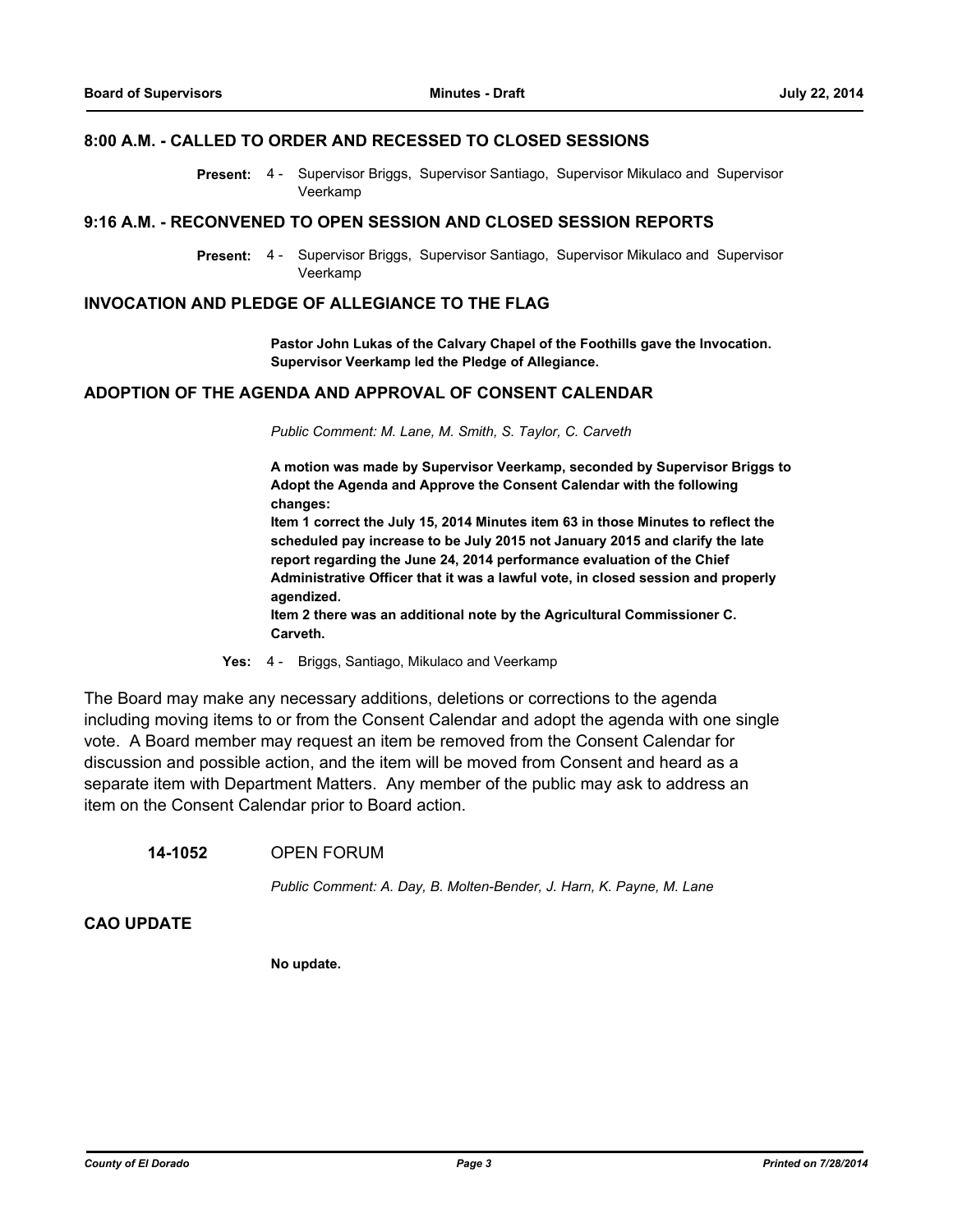## **CONSENT CALENDAR**

|         | 14-1053 | <b>Public Comment</b>                                                                                                                                                                                                                                                                                                                                                                                                                                                                                                                                                                                                                                                                    |
|---------|---------|------------------------------------------------------------------------------------------------------------------------------------------------------------------------------------------------------------------------------------------------------------------------------------------------------------------------------------------------------------------------------------------------------------------------------------------------------------------------------------------------------------------------------------------------------------------------------------------------------------------------------------------------------------------------------------------|
|         |         | Public Comment: M. Lane, M. Smith, S. Taylor, C. Carveth                                                                                                                                                                                                                                                                                                                                                                                                                                                                                                                                                                                                                                 |
| 1.      | 14-1000 | Clerk of the Board recommending the Board approve the Minutes from<br>the special meeting of the Board of Supervisors on July 14, 2014 and<br>the Minutes from the regular meeting of the Board of Supervisors on<br>July 15, 2014.                                                                                                                                                                                                                                                                                                                                                                                                                                                      |
|         |         | This matter was Approved on the Consent Calendar with the following change:<br>Correct the July 15, 2014 Minutes item 63 in those Minutes to reflect the<br>scheduled pay increase to be July 2015 not January 2015 and clarify the late<br>report regarding the June 24, 2014 performance evaluation of the Chief<br>Administrative Officer that it was a lawful vote, in closed session and properly<br>agendized.                                                                                                                                                                                                                                                                     |
| $2_{-}$ | 14-0814 | Agriculture, Weights and Measures recommending the Board receive<br>and file the El Dorado-Alpine Counties 2013 Agricultural Crop and<br>Livestock Report.                                                                                                                                                                                                                                                                                                                                                                                                                                                                                                                               |
|         |         | This matter was Approved on the Consent Calendar with the following change:<br>There was an additional note by the Agricultural Commissioner C. Carveth.                                                                                                                                                                                                                                                                                                                                                                                                                                                                                                                                 |
| 3.      | 13-0280 | Chief Administrative Office recommending the Board consider the<br>following:<br>1) Approve Amendment I to Agreement No. 287-F1411 with the EI<br>Dorado Community Foundation to distribute Transient Occupancy Tax<br>funds at the request of the Veteran Affairs Commission, which would<br>like to redirect funding dedicated to Veteran Career Training<br>Employment and Veterans Grant Writing to Folsom Lake College<br>and/or the El Dorado Campus to support a Veterans' Education<br>Transition Resource Center Program; and<br>2) Authorize the Chair to execute Amendment I to Agreement No.<br>287-F1411 contingent upon approval by County Counsel and Risk<br>Management. |
|         |         | <b>FUNDING: Transient Occupancy Tax.</b>                                                                                                                                                                                                                                                                                                                                                                                                                                                                                                                                                                                                                                                 |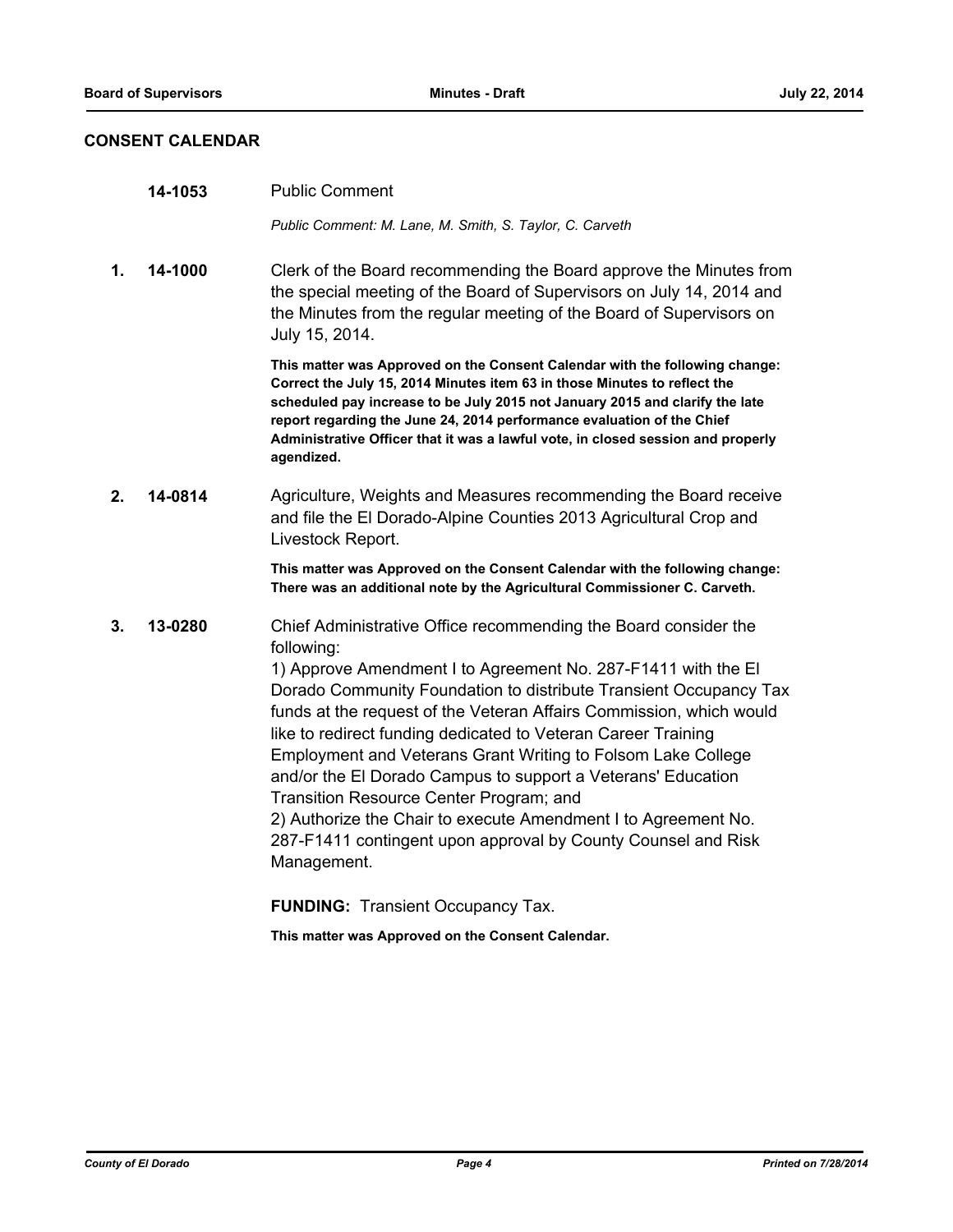**4. 14-0954** Community Development Agency (CDA) and Health and Human Services Agency (HHSA) recommending the Board consider adoption of an amended Board of Supervisors Policy G-3, Dead Animal Disposal, which upon adoption will terminate the Memorandum of Understanding between CDA and HHSA, regarding dead animal disposal on County roads, with HHSA now referring all dead animal calls on County roads to CDA for removal.

> **FUNDING:** Contract Revenues, Fines, Permits, Fees for Service, Health Realignment, General Fund and Road Fund.

**This matter was Approved on the Consent Calendar.**

**5. 12-1352** Community Development Agency, Long Range Planning Division, recommending the Board approve and authorize the Chair to sign Amendment 2 to Agreement for Services No. 239-S1311 with ICF Jones and Stokes, Inc., amending Article III "Compensation for Services" by replacing the current Exhibit C, Fee Schedule with an Amended Exhibit C, Fee Schedule for the period beginning with the effective date of Amendment 1 and continuing through the remaining term of the Agreement. This amendment will allow ICF Jones and Stokes, Inc. to continue to assist the County in the preparation of a legally and technically adequate Environmental Impact Report for the proposed Central El Dorado Hills Specific Plan application. This Amendment does not increase the dollar amount of the Agreement.

**FUNDING**:Applicant Funding Agreement.

**This matter was Approved on the Consent Calendar.**

**6. 12-1354** Community Development Agency, Long Range Planning Division, recommending the Board approve and authorize the Chair to sign Amendment 2 to Agreement for Services No. 268-S1311 with ICF Jones and Stokes, Inc., amending Article III "Compensation for Services" by replacing the current Exhibit C, Fee Schedule with an Amended Exhibit C, Fee Schedule for the period beginning with the effective date of Amendment 1 and continuing through the remaining term of the Agreement. This amendment will allow ICF Jones and Stokes, Inc. to continue to assist the County in the preparation of a legally and technically adequate Environmental Impact Report for the proposed Village of Marble Valley Specific Plan application. This Amendment does not increase the dollar amount of the Agreement.

**FUNDING**:Applicant Funding Agreement.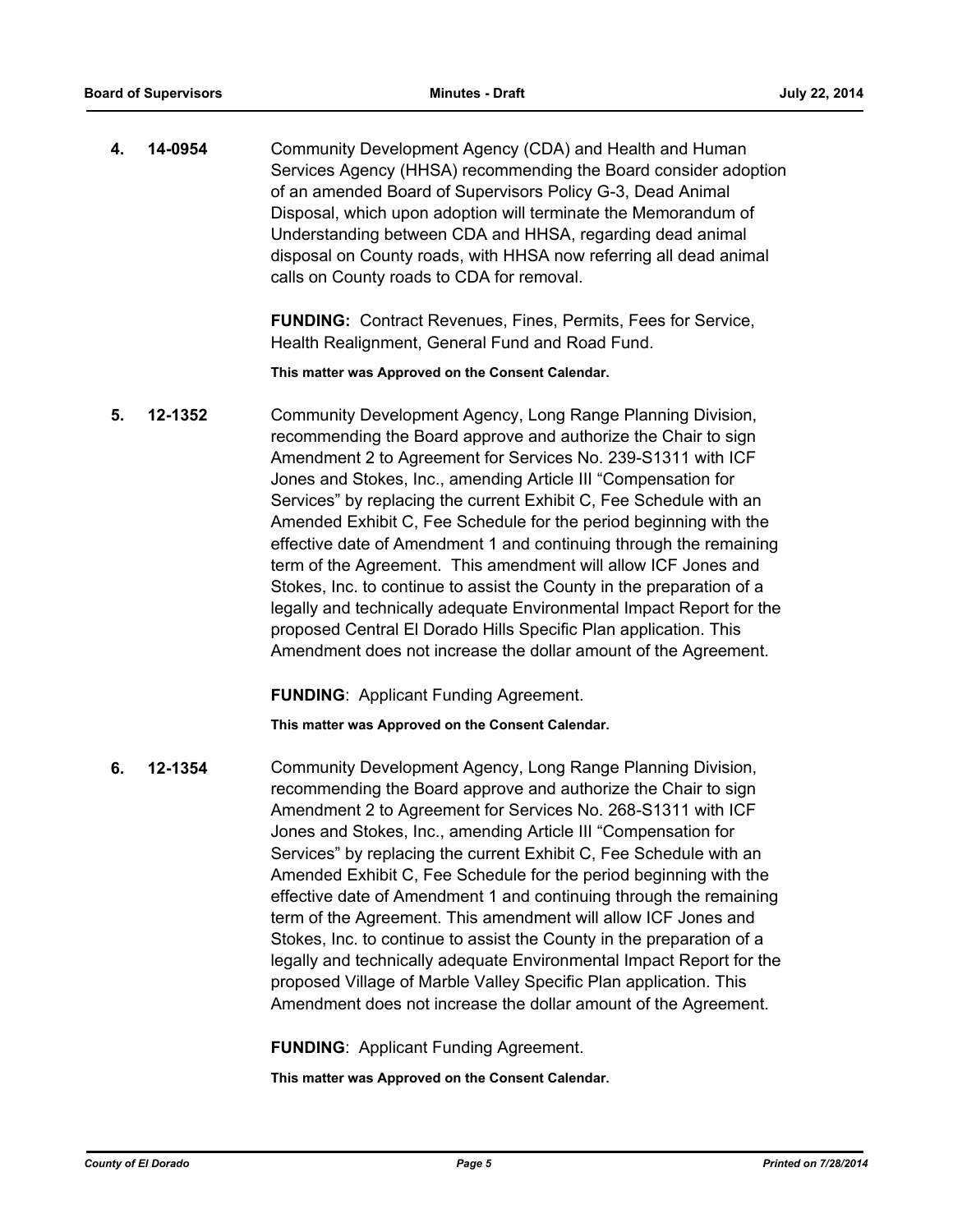**7. 12-1370** Community Development Agency, Long Range Planning Division, recommending the Board approve and authorize the Chair to sign Amendment 2 to Agreement for Services No. 239-S1311 with ICF Jones and Stokes, Inc., amending Article III "Compensation for Services" by replacing the current Exhibit C, Fee Schedule with an Amended Exhibit C, Fee Schedule for the period beginning with the effective date of Amendment 1 and continuing through the remaining term of the Agreement. This amendment will allow ICF Jones and Stokes, Inc. to continue to assist the County in the preparation of a legally and technically adequate Environmental Impact Report (EIR) for the proposed Lime Rock Valley Specific Plan application. This Amendment does not increase the dollar amount of the Agreement.

**FUNDING**:Applicant Funding Agreement.

**This matter was Approved on the Consent Calendar.**

**8. 14-0935** Community Development Agency, Administration and Finance Division, recommending the Board approve and authorize the acquisition of two (2) Dump Truck Beds, one (1) Transit-Connect Ford, two (2) Ford E-350 Vans and one (1) Angle Broom. These fixed assets were originally included on the Fixed Asset list for Fiscal Year 2013-2014, however they were unable to be received prior to June 30, 2014. If approved, the increased funding to pay for the additional fixed assets will be added through the addenda process in September of 2014.

**FUNDING:** Road Fund and Fleet Management Internal Service Fund.

**This matter was Approved on the Consent Calendar.**

**9. 14-0580** Community Development Agency, Transportation Division, regarding Sienna Ridge Road, recommending the Board approve and authorize the Chair to sign Resolution **104-2014** Accepting the Irrevocable Offers of Dedication #2014-03 for Right of Way and Public Utility Easements provided from Serrano Associates, LLC, A Delaware Limited Liability Company pertaining to Sienna Ridge Road in El Dorado Hills.

**Resolution 104-2014 was Adopted upon Approval of the Consent Calendar.**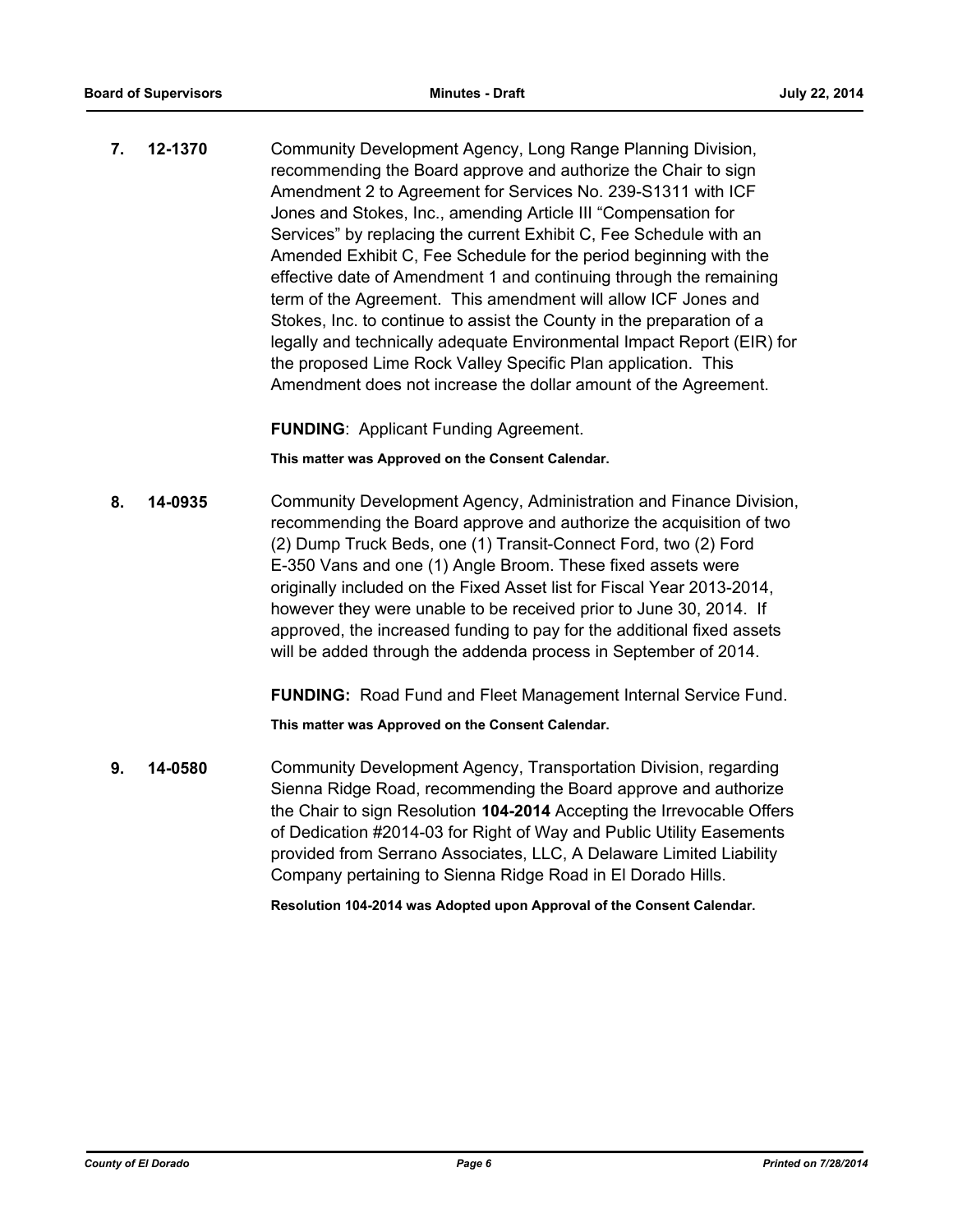**10. 14-0985** County Counsel recommending that the Board confirm the acceptance by El Dorado County, California, as a trust beneficiary, the beneficial interests in the Ramona L. Gilmore Revocable Trust established by Ramona L. Gilmore, deceased, by Declaration of Trust on October 18, 1989, as amended on February 8, 2008, effective on April 16, 2008, the date of death of Ramona L. Gilmore. The Chair of the Board of Supervisors is authorized to sign an appropriate document certifying the acceptance. This will clarify that the real property in the name of the Trust will be exempt from taxation as property owned by a government entity as of April 15, 2008.

## **FUNDING:** Donation.

#### **This matter was Approved on the Consent Calendar.**

**11. 14-0850** Health and Human Services Agency, Mental Health Division, recommending the Board consider the following: 1) Approve and authorize the Chair to sign non-financial Memorandum of Understanding 622-M1410 with Blue Cross of California Partnership Plan, Inc. (Anthem) to establish each party's roles and responsibilities in the delivery of Specialty Mental Health Services to Blue Cross members for a term that becomes effective upon execution and continues in perpetuity;

2) Approve and authorize the Chair to sign revenue-generating Memorandum of Understanding 164-M1310 with Blue Cross of California Partnership Plan, Inc. for the reimbursement of authorized Specialty Mental Health Services provided to Blue Cross members for a term that becomes effective upon execution and continues in perpetuity; and

3) Authorize the Chief Administrative Officer or their designee to execute further documents relating to 622-M1410 or 164-M1310, including amendments which do not affect the maximum dollar amount or term of the Memorandum of Understandings, and contingent upon approval by County Counsel and Risk Management and further authorize the Director of the Health and Human Services Agency or their designee to execute any administrative documents relating to said Memorandum of Understandings, including required fiscal and programmatic reports.

**FUNDING:** Medi-Cal Managed Care.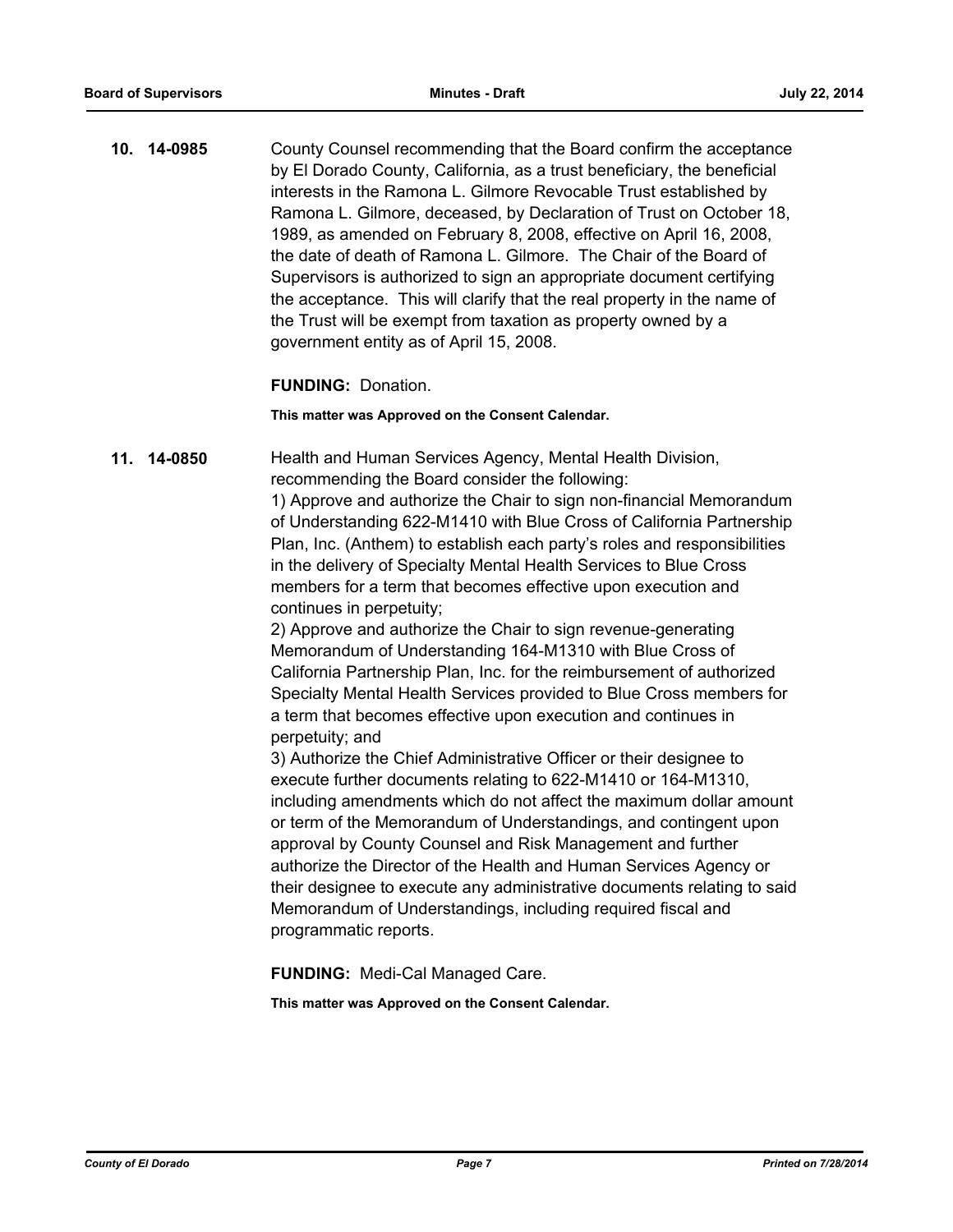**12. 09-0550** Health and Human Services Agency, Social Services Division, recommending the Board consider the following: Adopt Resolution **101-2014**, relative to Agreement for Services 08-6045, which enables the County of El Dorado to continue to receive reimbursement from the State of California for General Assistance payments provided to individuals who are subsequently determined to be eligible for Supplemental Security Income/ State Supplementary Payment benefits, and authorizes the Health and Human Services Agency Director, successor, or designee to execute further documents relating to Agreement 08-6045. This Resolution also corrects a typographical error regarding an incorrect Agreement end term date and supersedes Resolution 094-2009 previously adopted on May 12, 2009, Item 11.

> **FUNDING:** Federal Social Security Administration Reimbursement Revenues.

**Resolution 101-2014 was Adopted upon Approval of the Consent Calendar.**

**13. 14-0924** Health and Human Services Agency, Mental Health Division, recommending the Board consider the following: 1) Approve and authorize the Chair to sign retroactive Memorandum of Understanding 006-F1511 with El Dorado County Office of Education and Lake Tahoe Unified School District for the term July 1, 2014 through June 30, 2016, that defines the roles and responsibilities of all parties with regard to the El Dorado County Special Education Local Plan Area; and 2) Authorize the Chief Administrative Officer or designee to execute further documents relating to Memorandum of Understanding 006-F1511, including amendments which do not affect the maximum dollar amount or the term, and contingent upon approval by County Counsel and Risk Management.

> **FUNDING:** State and Federal Funding; reimbursement from El Dorado County Special Education Local Plan Areas for services.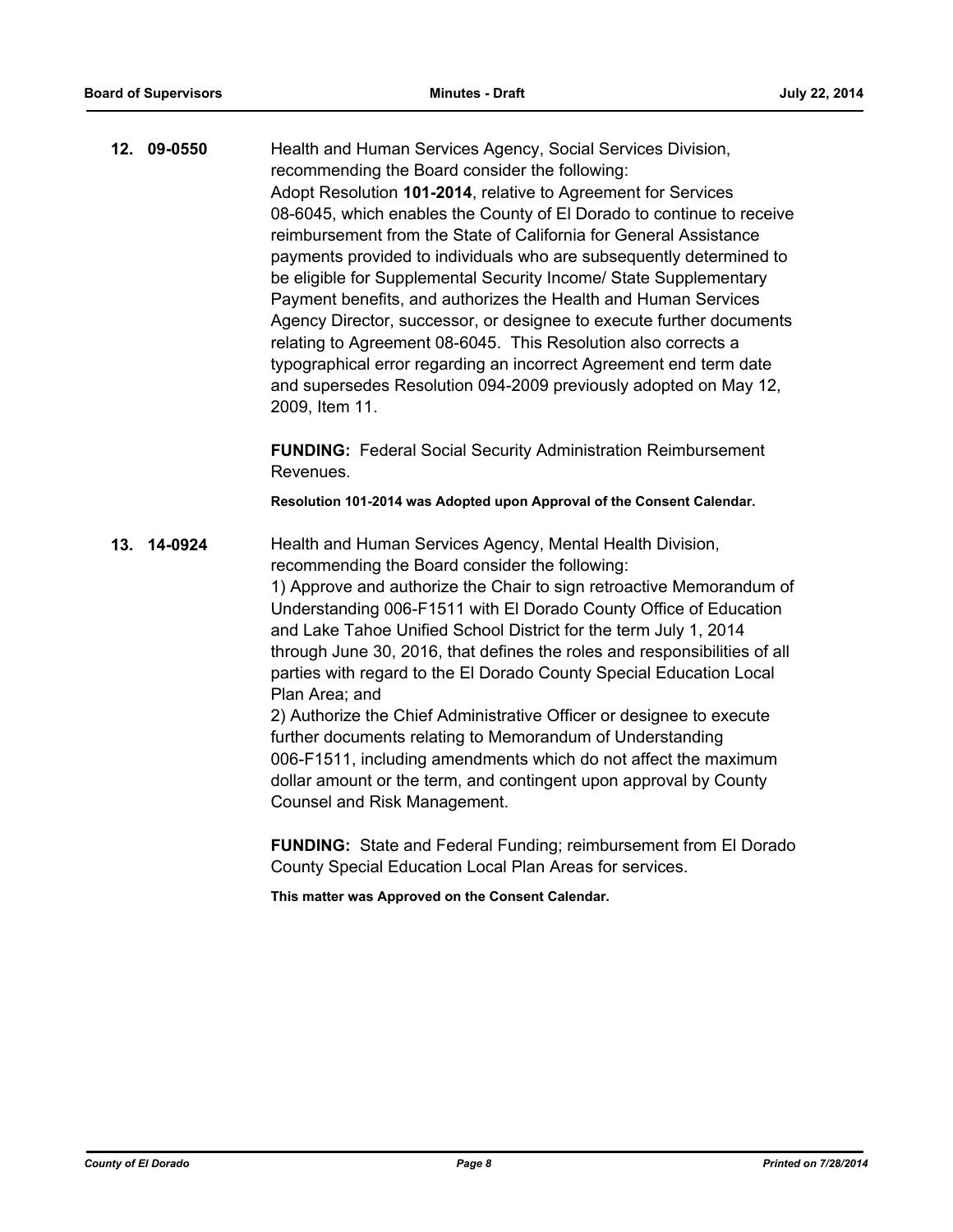| 14. 14-0950 | Health and Human Services Agency, Public Health Division,<br>recommending the Board adopt Resolution 102-2014 to:<br>1) Authorize the Director of the Health and Human Services Agency to<br>waive, discount, or defer payment of Animal Services fees when such<br>action is deemed to be in the best interest of the animal and with<br>recommendation from the Chief Animal Control Officer, or designee;<br>and<br>2) Supersede current Animal Services fee Resolution 025-2011. |
|-------------|--------------------------------------------------------------------------------------------------------------------------------------------------------------------------------------------------------------------------------------------------------------------------------------------------------------------------------------------------------------------------------------------------------------------------------------------------------------------------------------|
|             | <b>FUNDING:</b> Contract Revenues, Fines, Permits, Fees for Service,<br>Health Realignment and General Fund.                                                                                                                                                                                                                                                                                                                                                                         |
|             | Resolution 102-2014 was Adopted upon Approval of the Consent Calendar.                                                                                                                                                                                                                                                                                                                                                                                                               |
| 15. 14-0952 | Health and Human Services Agency, Public Health Division requesting<br>the Board forgive the loss of Animal Services revenue and discharge<br>the Agency from accountability of the lost revenue in a maximum<br>amount up to \$3,800.<br><b>FUNDING: Fees/General Fund.</b>                                                                                                                                                                                                         |
|             | This matter was Approved on the Consent Calendar.                                                                                                                                                                                                                                                                                                                                                                                                                                    |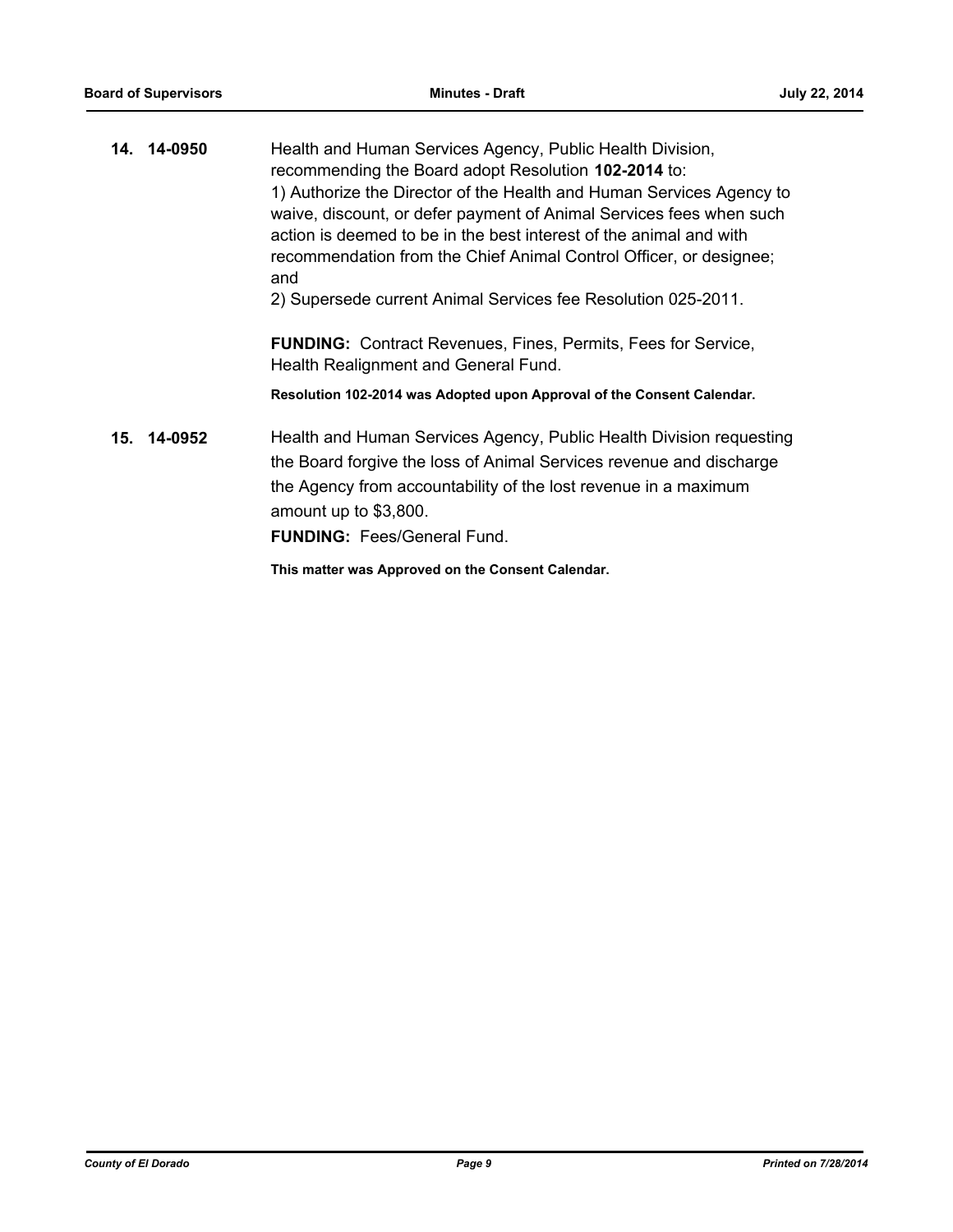| 16. 14-0972 | Chief Administrative Office, Procurement and Contracts Division, on      |
|-------------|--------------------------------------------------------------------------|
|             | behalf of the Health and Human Services Agency (HHSA),                   |
|             | recommending the Board approve the following:                            |
|             | 1) Award Request for Qualifications (RFQ) No. 14-918-069 for             |
|             | Domestic Violence Shelter Based Services, to the successful              |
|             | proposers, The Center for Violence Free Relationships of Placerville,    |
|             | California, for an amount not to exceed \$195,000 over a three year      |
|             | period and Live Violence Free of South Lake Tahoe, California for an     |
|             | amount not to exceed \$195,000 over a three year period;                 |
|             | 2) Authorize the Chair to execute Agreements for services with each      |
|             | vendor to be retroactively effective July 1, 2014 and contingent upon    |
|             | approval by County Counsel and Risk Management; and                      |
|             | 3) Authorize the Purchasing Agent or designee to execute any             |
|             | amendments relating to the Agreements developed in association with      |
|             | RFQ No. 14-918-069, which do not affect the maximum dollar amount        |
|             | or term of the Agreement, contingent upon approval by County Counsel     |
|             | and Risk Management, and further authorize the Director of HHSA or       |
|             | their designee to administer and execute any subsequent                  |
|             | administrative documents relating to said Agreements, including but not  |
|             | limited to required fiscal and programmatic reports.                     |
|             | <b>FUNDING:</b> County marriage license revenue (\$23.00 per license) in |
|             |                                                                          |

**FUNDING:** County marriage license revenue (\$23.00 per license) in accordance with Welfare and Institutions Code (W&I) §18293 (d) plus a portion of payments made by persons granted probation for crimes against victims of domestic violence.

**This matter was Approved on the Consent Calendar.**

**17. 14-0932** Library Director recommending the Board approve and authorize the Chair to sign grant funding Contract No. 073-F1511 with First 5 El Dorado in the amount of \$212,500, for the period July 1, 2014 through June 30, 2015 to provide funding for early literacy programs and services for children 0-5 years old at the library branches and other sites throughout the county.

**FUNDING**: First 5 El Dorado Grant.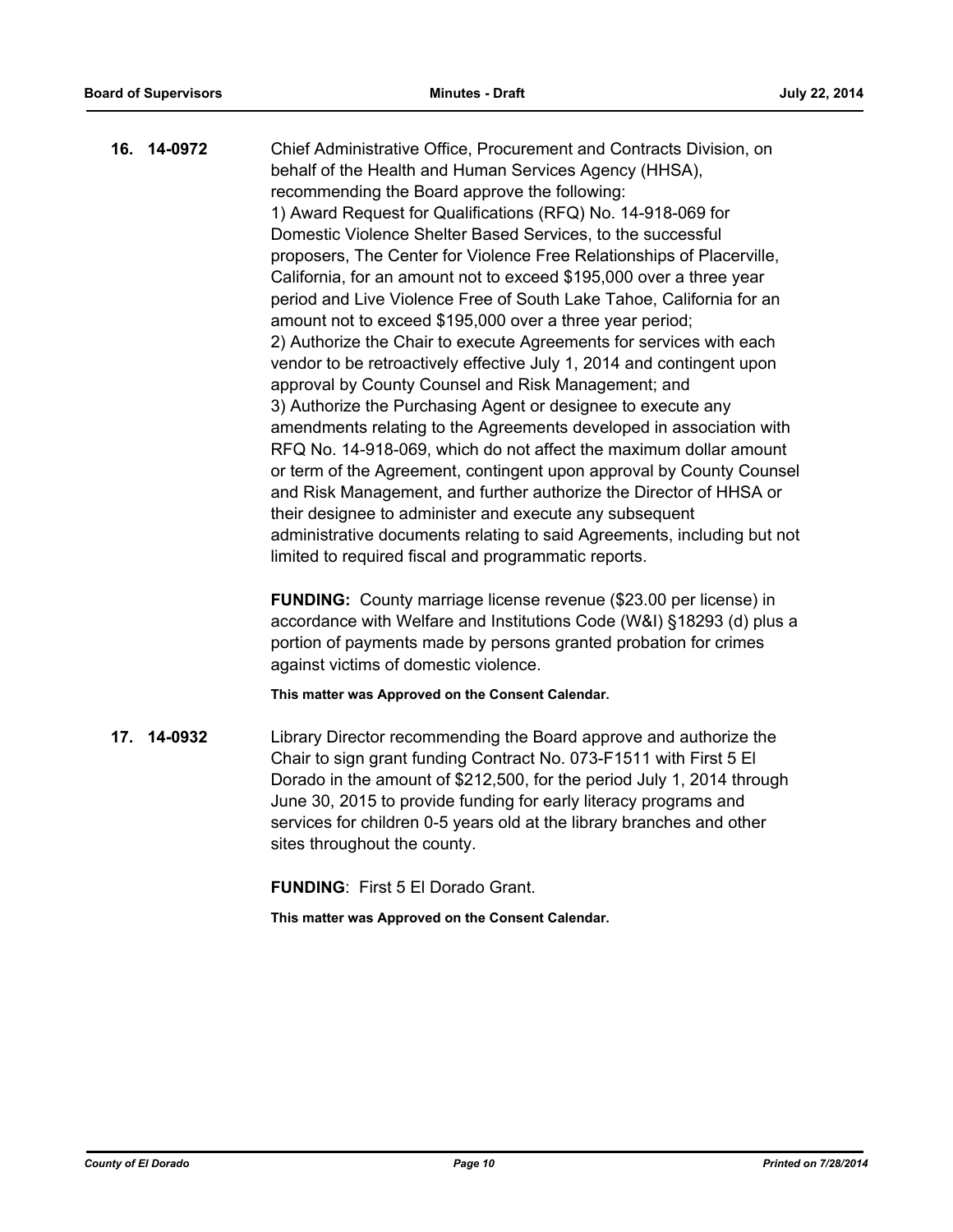| 18. 13-0817 | Risk Management recommending the Board approve participation in<br>the California State Association of Counties - Excess Insurance<br>Authority Optional Excess Liability Program for Fiscal Year 2014-2015<br>and authorize the Assistant Chief Administrative Officer to sign all<br>documents required to bind continued program and insurance<br>coverage.                                                                                                                                                                      |
|-------------|-------------------------------------------------------------------------------------------------------------------------------------------------------------------------------------------------------------------------------------------------------------------------------------------------------------------------------------------------------------------------------------------------------------------------------------------------------------------------------------------------------------------------------------|
|             | <b>FUNDING:</b> Charges for Services - Risk Management Internal Service<br>Fund.                                                                                                                                                                                                                                                                                                                                                                                                                                                    |
|             | This matter was Approved on the Consent Calendar.                                                                                                                                                                                                                                                                                                                                                                                                                                                                                   |
| 19. 14-0939 | Risk Management recommending the Board accept a claim settlement<br>for approximately \$567,031 under the County's property liability<br>insurance program with the California State Association of Counties<br>Excess Insurance Authority for reimbursement of costs associated with<br>the County's emergency generator replacement project and authorize<br>the Assistant Chief Administrative Officer to sign a Final Proof of Loss<br>for the County's claim for insurance benefits with Lexington policy No.<br>EIAPPR 09-12. |
|             | <b>FUNDING:</b> Insurance proceeds and Accumulative Capital Outlay<br>Funds.                                                                                                                                                                                                                                                                                                                                                                                                                                                        |
|             | This matter was Approved on the Consent Calendar.                                                                                                                                                                                                                                                                                                                                                                                                                                                                                   |
| 20. 14-0974 | Sheriff's Office recommending that the Board approve and authorize<br>the purchase of the following fixed asset items totaling \$223,500 prior<br>to the adoption of the Fiscal Year 2014-2015 County Budget in<br>September 2014 to allow for the expenditure of grant and special<br>revenue funds for equipment that could not be delivered by June 30,<br>2014:                                                                                                                                                                 |
|             | 1) Twenty (20) radios \$33,000 - Fiscal Year 2011 Homeland Security<br>Grant;                                                                                                                                                                                                                                                                                                                                                                                                                                                       |
|             | 2) One (1) lantern 3 mini Mac Bundle computer equipment \$1,650 -<br>Fiscal Year 2012 Homeland Security Grant;<br>3) One (1) tactical vest \$1,850 - CalMMET Funding;                                                                                                                                                                                                                                                                                                                                                               |
|             | 4) Five (5) live scan machines \$140,000 - RAN Board Funding; and<br>5) Two (2) Mobile LPR Camera Systems, \$47,000 - Fiscal Year 2012<br>Homeland Security Grant.                                                                                                                                                                                                                                                                                                                                                                  |
|             | <b>FUNDING:</b> Grant Funds - Homeland Security Grant, CalMMET Funds<br>and RAN Board Funds.                                                                                                                                                                                                                                                                                                                                                                                                                                        |
|             | This matter was Approved on the Consent Calendar.                                                                                                                                                                                                                                                                                                                                                                                                                                                                                   |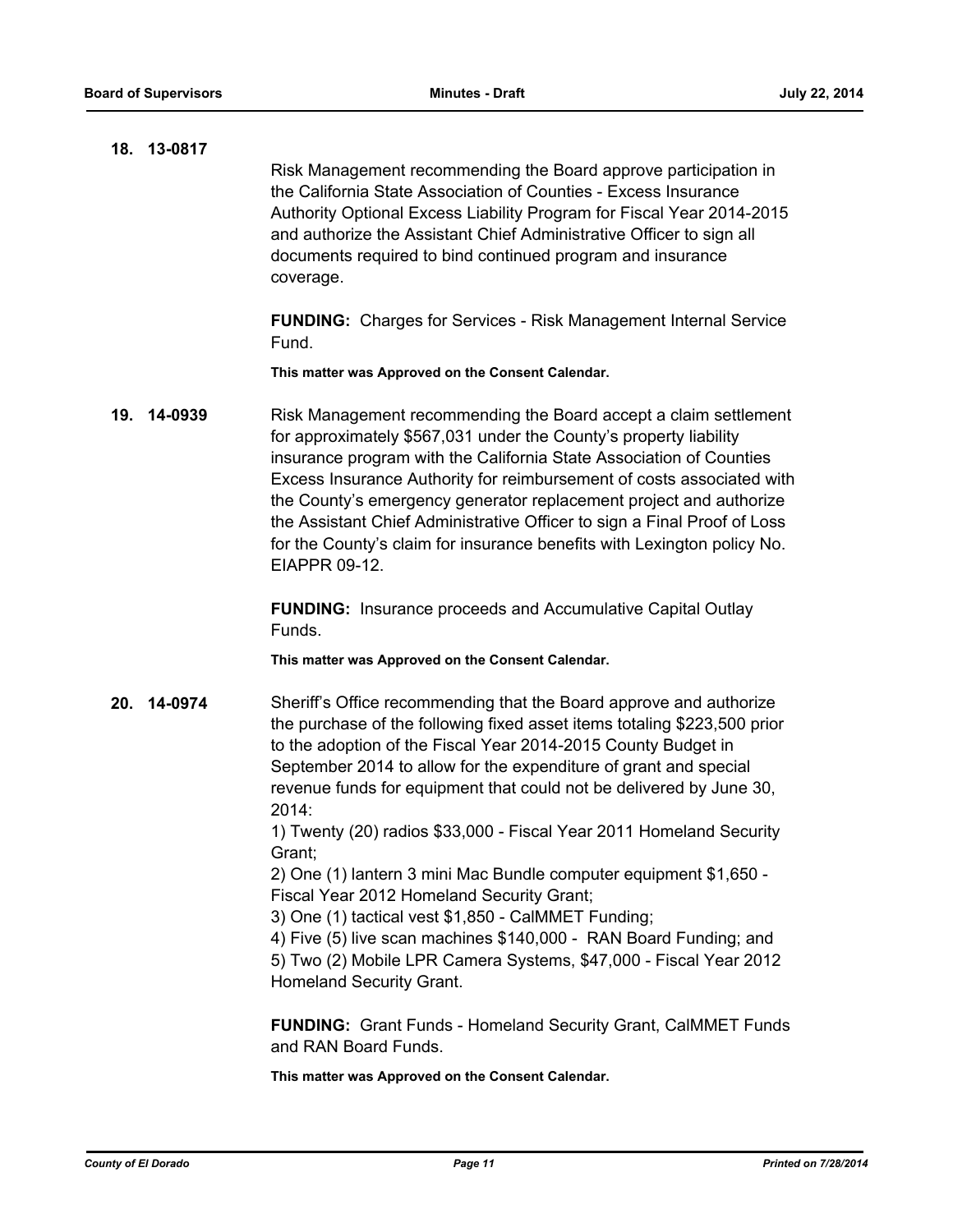**21. 13-1121** Supervisor Mikulaco recommending the Board approve and authorize the Chair to sign Amendment I to Lease 201-L1411 modifying the assignment of the Lease from Town Center East, L.P. to EDH Waterfront, LLC effective July 1, 2014 due to the acquisition of Town Center East, L.P by EDH Waterfront, LLC. All other terms of the Lease have remained the same.

**This matter was Approved on the Consent Calendar.**

**22. 14-0986** Supervisor Santiago recommending the Board join other Lake Tahoe public agencies and sponsors to help fund the 18th Annual Lake Tahoe Environmental Summit which will take place on August 19, 2014 and is hosted by Senator Dianne Feinstein in the amount of \$1,000 from the Economic Development Fund made payable to the Tahoe Fund, the organizing non profit agency.

**This matter was Approved on the Consent Calendar.**

## **END CONSENT CALENDAR**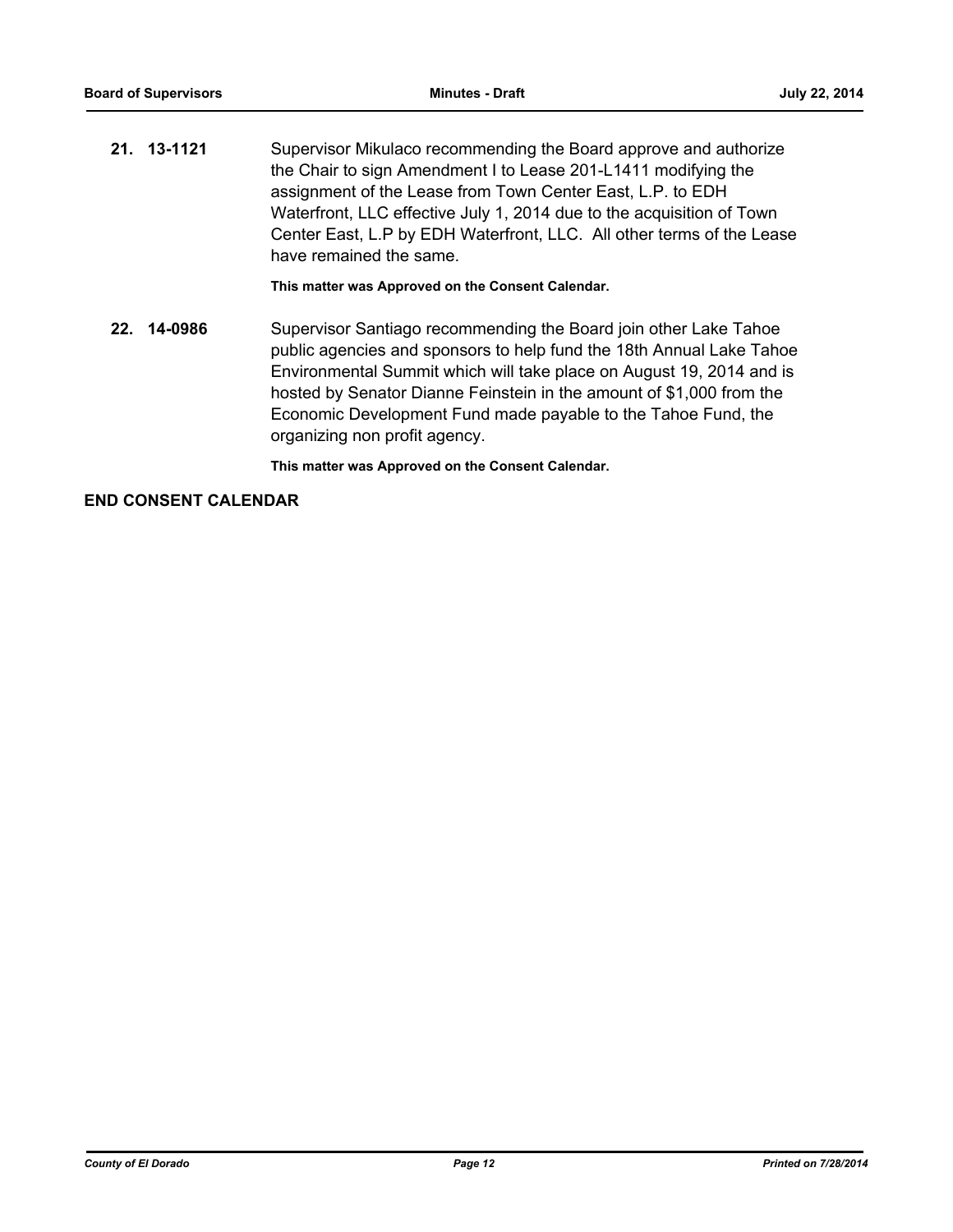#### **10:00 A.M. - TIME ALLOCATION**

**23. 13-0967** Supervisor Santiago recommending the Board conduct a public hearing and adopt Resolution **103-2014** to declare that the operation of a carnival at the Lake Tahoe Community College by Wold Amusements in conjunction with the Kiwanis Annual Community Fair on August 29, 2014 through September 1, 2014 will not endanger the public health, safety and welfare; and, that the operation of a carnival does not violate any zoning or health laws or regulations. This resolution is required for the approval of the business license submitted by Wold Amusements prior to the commencement of the carnival. **(Staff recommending this hearing be opened for public comment and continued off calendar)**

> **Supervisor Santiago opened the public hearing. A motion was made by Supervisor Santiago, seconded by Supervisor Mikulaco to remove this item from the calendar since it is not part of the jurisdiction of El Dorado County.**

- **Yes:** 4 Briggs, Santiago, Mikulaco and Veerkamp
- **24. 12-0708** Presentation Chief Administrative Office and Human Resources presenting the fourth graduating class of the County of El Dorado Supervisors' Training Academy, Spring 2014 session. (Est. Time: 30 Min.)

**Received and Filed.**

#### **DEPARTMENT MATTERS**

**25. 14-0674** At the request of County Counsel, the Chief Administrative Office is requesting a continuance for providing a report on the five initiatives to the Board by July 22, 2014, as directed at the May 13, 2014 Board meeting. If granted, staff believe that a 30 day continuance would allow for final compilation of data and give sufficient time for review prior to returning to the Board within a 14 to 30 day window.

*Public Comment: K. Payne, S. Taylor*

**A motion was made by Supervisor Veerkamp, seconded by Supervisor Briggs to Continue the matter of providing the report on the qualified initiatives to August 26, 2014.**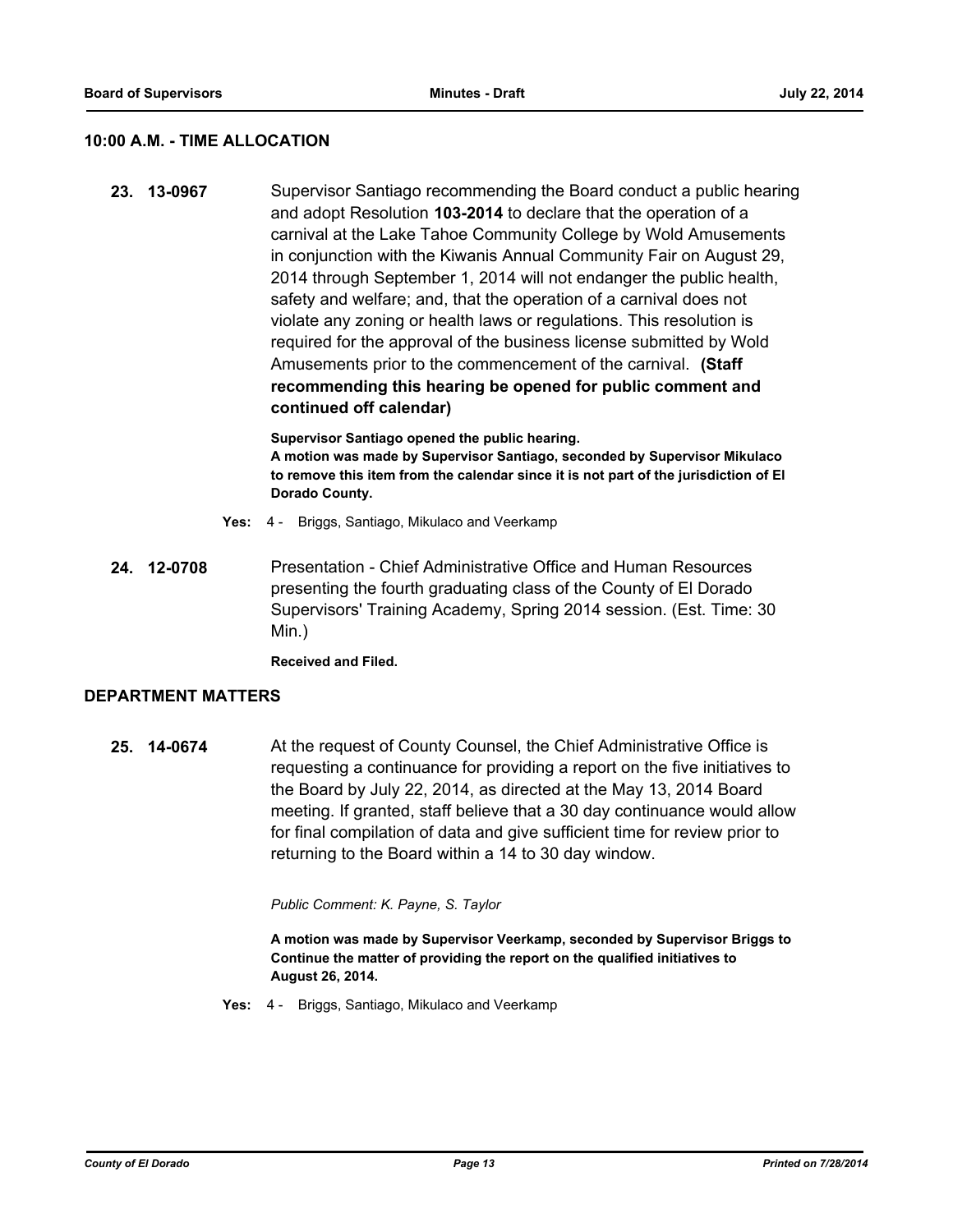**26. 13-1162** The FENIX Executive Committee providing the Board with an update on the progress of our new Enterprise Resource Program. (Est. Time: 15 Min.) (Cont. 7/15/15, Item 51)

*Public Comment: M. Smith, S.Taylor*

#### **Received and Filed.**

**27. 14-0983** Elections Department recommending the Board approve and authorize the Chair to sign Resolution **107-2014** to place a measure entitled: **"An initiative measure to amend the El Dorado County General Plan Regarding Traffic Levels of Service on Highway 50 and Land Use Designations"** on the ballot to be submitted to the voters at the Consolidated General Election to be conducted on November 4, 2014, in accordance with Elections Code section 9118(b).

#### **FUNDING:**

There is no funding related to this action.

*Public Comment: S. Taylor, M. Smith, L. Parlin*

**Items 27 and 28 were read and heard together. A motion was made by Supervisor Mikulaco, seconded by Supervisor Veerkamp to Continue this matter to August 5, 2014 and change the language to reflect ballot language.**

- **Yes:** 4 Briggs, Santiago, Mikulaco and Veerkamp
- 

**28. 14-0984** Elections Department recommending the Board approve and authorize the Chair to sign Resolution **108-2014** to place measure on the ballot entitled: **"An Initiative Measure to Amend the El Dorado County General Plan Regarding Traffic And Land Use Policies"** to be submitted to the voters at the Consolidated General Election to be conducted on November 4, 2014, in accordance with Elections Code section 9118(b).

#### **FUNDING:**

There is no funding related to this action.

*Public Comment: S. Taylor, M. Smith, L. Parlin*

**Items 27 and 28 were read and heard together. A motion was made by Supervisor Mikulaco, seconded by Supervisor Veerkamp to Continue this matter to August 5, 2014 and change the language to reflect ballot language.**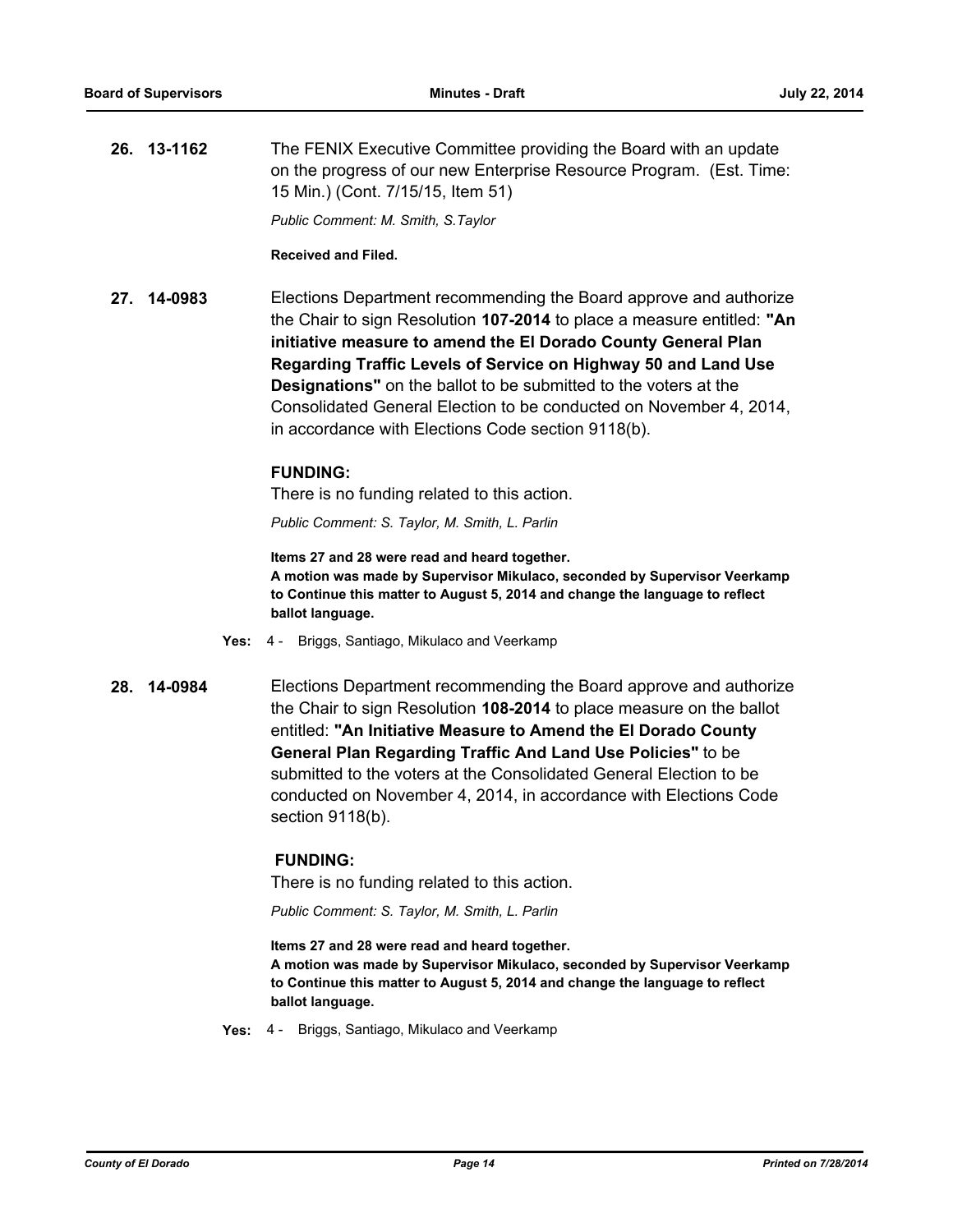## **1:30 P.M. - CLOSED SESSION**

**29. 14-1012 Conference with Legal Counsel - Significant Exposure to Litigation** pursuant to Government Code Section 54956.9(d)(2). Number of potential cases: (1). (Est. Time: 30 Min.)

**No Action Reported. All four Supervisors participated.**

### **2:00 P.M. - TIME ALLOCATION**

**30. 13-0086** Community Development Agency, Long Range Planning, recommending the Board consider the following: 1) Review revisions made to the draft Sign Ordinance including proposed reducing dwell time of electronic (digital) signs and signs in motion from 12 seconds to 8 seconds; 2) Consider revisions to General Plan Objective 2.7.1 and Policy 2.7.1.2 as noted in the draft Resolution of Intention (ROI) to align General Plan language with state law provisions; and 3) Approve and authorize the Chair to sign Resolution of Intention **106-2014** to Amend the Sign Ordinance and authorize staff to proceed with the preparation of all necessary documentation and environmental review pursuant to the California Environmental Quality Act.

#### **FUNDING:** General Fund.

*Public Comment: K. Payne, P. Chelsea, C. Langley, V. Zentner, L. Brown, L. Brent-Bumb, F. Duchamp*

**A motion was made by Supervisor Briggs, seconded by Supervisor Veerkamp to Approve this matter and Adopt Resolution of Intention 106-2014, with direction to staff regarding the General Plan Proposed Revisions Objective 2.7.1 pertaining to highway signs to include historic routes as may be designated in the future.**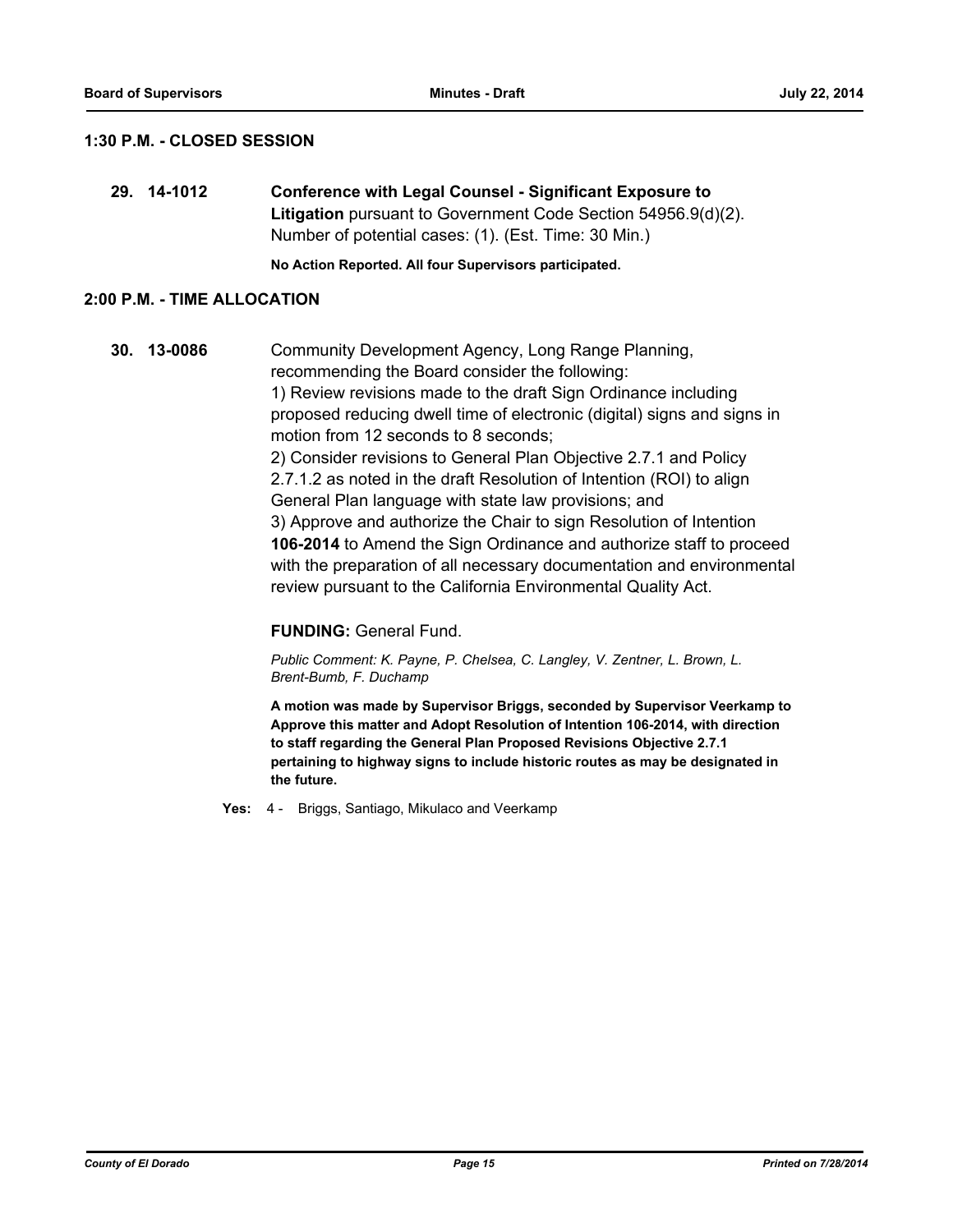| 31. 14-0278 | Hearing to consider the recommendation of the Planning Commission<br>to allow a residential senior care facility, a Parcel Map creating one |
|-------------|---------------------------------------------------------------------------------------------------------------------------------------------|
|             | 14.8 acre and one 5.5 acre lot, and a Development Plan revision to the                                                                      |
|             | existing commercial property [Specific Plan Amendment                                                                                       |
|             | SP13-0001/Planned Development Revision PD95-0002-R/Planned                                                                                  |
|             | Development Revision PD95-0007-R/Parcel Map P12-0004/Special                                                                                |
|             | Use Permit S13-0017 El Dorado Hills Retirement Residence] on                                                                                |
|             | property identified by Assessor's Parcel Number 117-160-38,                                                                                 |
|             | consisting of 20.30 acres, in the El Dorado Hills area, submitted by                                                                        |
|             | Lenity Architecture, LLC; and recommending the Board of Supervisors                                                                         |
|             | take the following actions:                                                                                                                 |
|             | 1) Adopt the Mitigated Negative Declaration prepared by staff based on<br>the Initial Study;                                                |
|             | 2) Adopt Specific Plan Amendment SP13-0001 based on the Findings                                                                            |
|             | (Legistar 5B) and subject to the Amendments and Revisions document<br>(Legistar 5C);                                                        |
|             | 3) Approve Planned Development Revision PD95-0002-R based on the                                                                            |
|             | Findings (Legistar 5B) and subject to the Amendments and Revisions                                                                          |
|             | document (Legistar 5C);                                                                                                                     |
|             | 4) Approve Planned Development Revision PD95-0007-R based on the                                                                            |
|             | Findings (Legistar 5B) and subject to the Conditions of Approval                                                                            |
|             | (Legistar 5D);                                                                                                                              |

5) Approve Parcel Map P12-0004 based on the Findings (Legistar 5B) and subject to the Conditions of Approval (Legistar 5C); and 6) Approve Special Use Permit S13-0017 based on the Findings (Legistar 5B) and subject to the Conditions of Approval (Legistar 5C). (Supervisorial District 1)

*Public Comment: K. Payne*

**Supervisor Santiago opened the public hearing.**

**A motion was made by Supervisor Veerkamp, seconded by Supervisor Mikulaco to:**

**1) Accept staff recommendations;**

**2) Revise Condition 7 to be consistent with the Town Center West Development Plan Design Guidelines and Development Standards;**

**3) Revise Condition 14 to add the following language "This is to inform you of the potential disturbance of your peaceful enjoyment of this facility from noise, odors, smoke, dust or other factors from the current and future surrounding general development"; and**

**4) Add a Condition to the Site Plan Process that there be an appropriate size dog park for the facility.**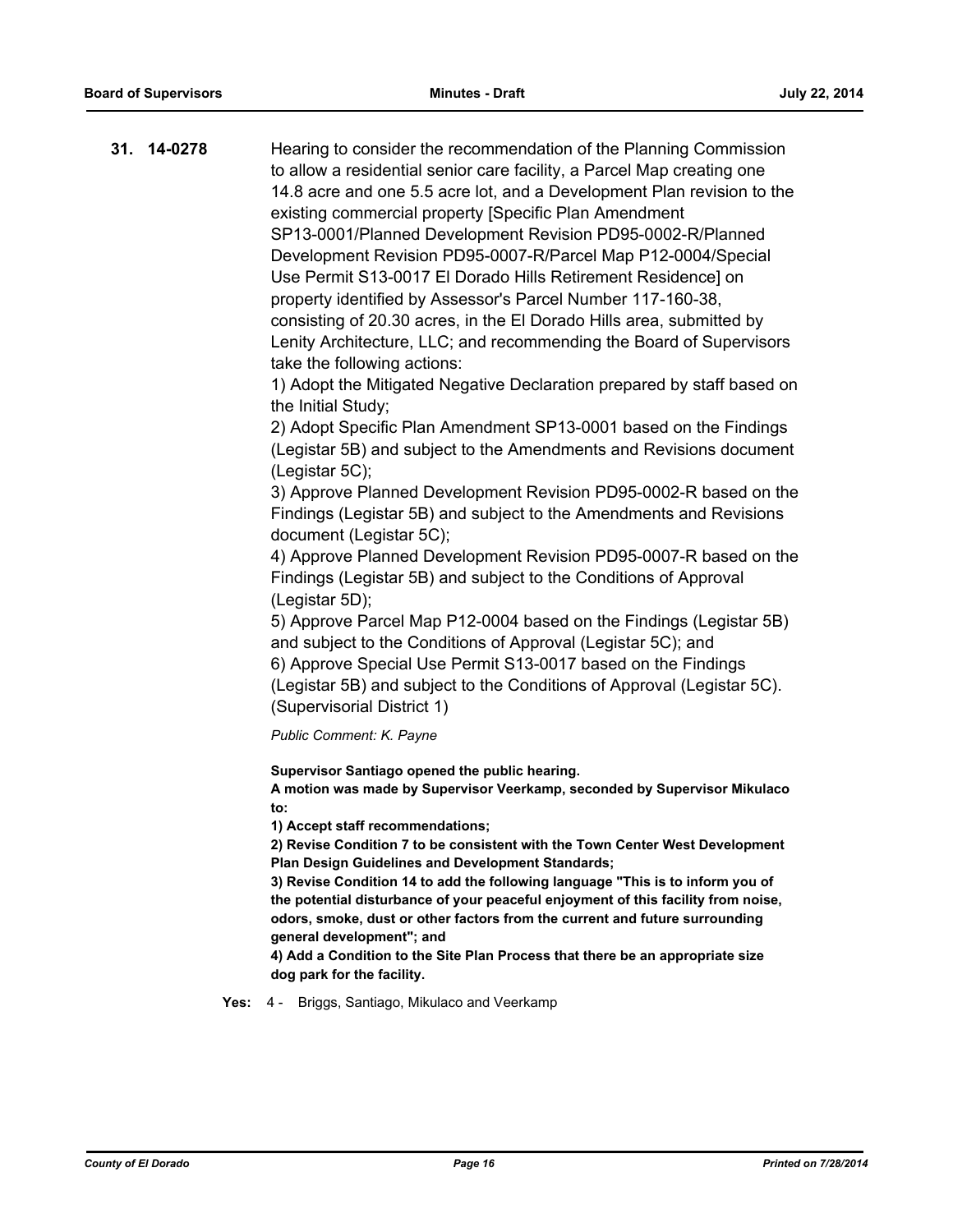#### **ITEMS TO/FROM SUPERVISORS**

**Supervisor Mikulaco participated in "Cruzing the Boulevard in El Dorado Hills" on Saturday night.** 

**Supervisor Mikulaco attended the "Cowboys and Cornbread" event on Sunday. This Saturday Supervisor Mikulaco will be in the pits for the Sacramento Mile.**

**Supervisor Veerkamp attended a general public meeting last night involving the Sacramento Municipal Utility District. They will probably reassemble the Iowa Hill Joint Advisory Committee. Power and water are big issues in the State of California.**

**There was a meeting last Monday with the Transportation Commission staff and CalTrans discussing Highway 50 from Camino to Placerville regarding improvements and signal timing. Due to several fatal accidents on this stretch of Highway 50, CalTrans is moving up this Interchange and there will be more discussions about making it a priority.** 

**The Sacramento Area Council of Governments is off for the month of July, so there is no report.**

**Supervisor Briggs went on tour last week to visit the PUFF and the Mental Health Wellness Center.** 

**Supervisor Santiago attended a Study Mission in Minnesota, which was sponsored by the El Dorado County Chamber of Commerce and the Folsom Chamber of Commerce. Supervisor Santiago was very impressed with the area. Supervisor Santiago spoke with the Washington County Park's Director and he spoke to Supervisor Santiago about the plans for the County with regards to their regional parks and the concern about getting more winter activities. Supervisor Santiago saw urban villages in the city where you do not need a car and how alternative transportation is promoted. Washington County has the best urban parks in the state and the region. Supervisor Santiago saw a lot of possibilities for El Dorado County while on this trip.**

**ADJOURNED AT 4:24 P.M.**